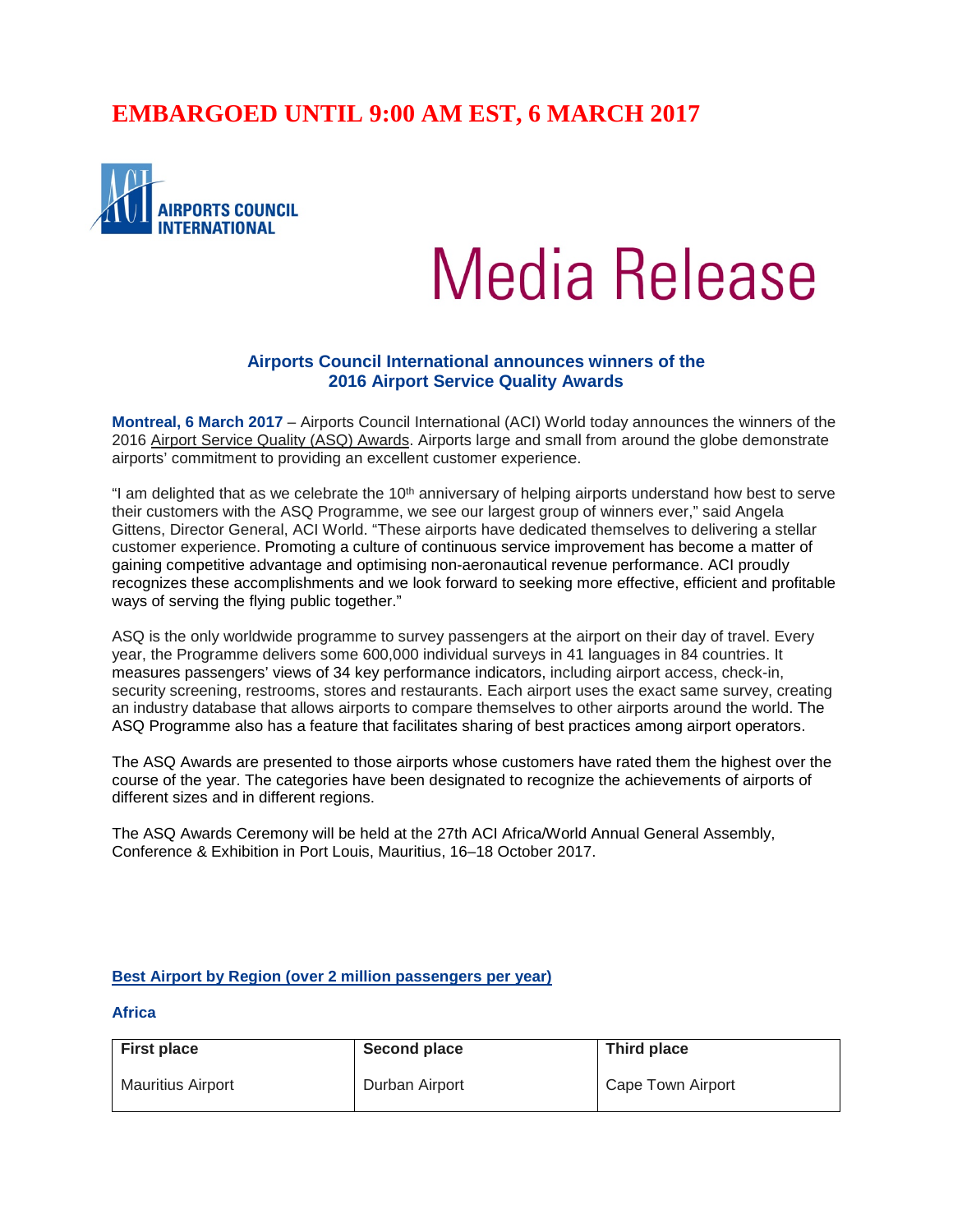# **Asia-Pacific**

| <b>First place</b>    | Second place (tie)                                   | Third place (tie)                        |
|-----------------------|------------------------------------------------------|------------------------------------------|
| Seoul Incheon Airport | Delhi Airport<br>Mumbai Airport<br>Singapore Airport | <b>Beijing Airport</b><br>Haikou Airport |

# **Europe**

| <b>First place</b> | Second place                | Third place (tie)                                                                       |
|--------------------|-----------------------------|-----------------------------------------------------------------------------------------|
| Sochi Airport      | Moscow Sheremetyevo Airport | <b>Dublin Airport</b><br><b>Malta Airport</b><br>Porto Airport<br><b>Zurich Airport</b> |

# **Middle East**

| <b>First place</b> | <b>Second place</b> | Third place   |
|--------------------|---------------------|---------------|
| Abu Dhabi Airport  | Amman Airport       | Dubai Airport |

# **North America**

| First place (tie)                                                                   | Second place (tie)                                 | Third place (tie)                                                                                                                                            |
|-------------------------------------------------------------------------------------|----------------------------------------------------|--------------------------------------------------------------------------------------------------------------------------------------------------------------|
| Indianapolis Airport<br>Jacksonville Airport<br><b>Toronto Billy Bishop Airport</b> | El Paso Airport<br>Ottawa Airport<br>Tampa Airport | Austin-Bergstrom Airport<br>Dallas Love Field Airport<br><b>Edmonton Airport</b><br><b>Halifax Airport</b><br>San Antonio Airport<br><b>Winnipeg Airport</b> |

#### **Latin America-Caribbean**

| <b>First place</b> | Second place (tie)                   | Third place (tie)                                 |
|--------------------|--------------------------------------|---------------------------------------------------|
| Guayaquil Airport  | Nassau Airport<br>Punta Cana Airport | <b>Oranjestad Airport</b><br><b>Quito Airport</b> |

# **Best Airport by Size**

# **2–5 million passengers per year**

| First place (tie)                                    | Second place (tie)                                      | Third place (tie)                  |
|------------------------------------------------------|---------------------------------------------------------|------------------------------------|
| Jaipur Airport<br>Guayaquil Airport<br>Sochi Airport | <b>Toronto Billy Bishop Airport</b><br>Srinagar Airport | Langkawi Airport<br>Ottawa Airport |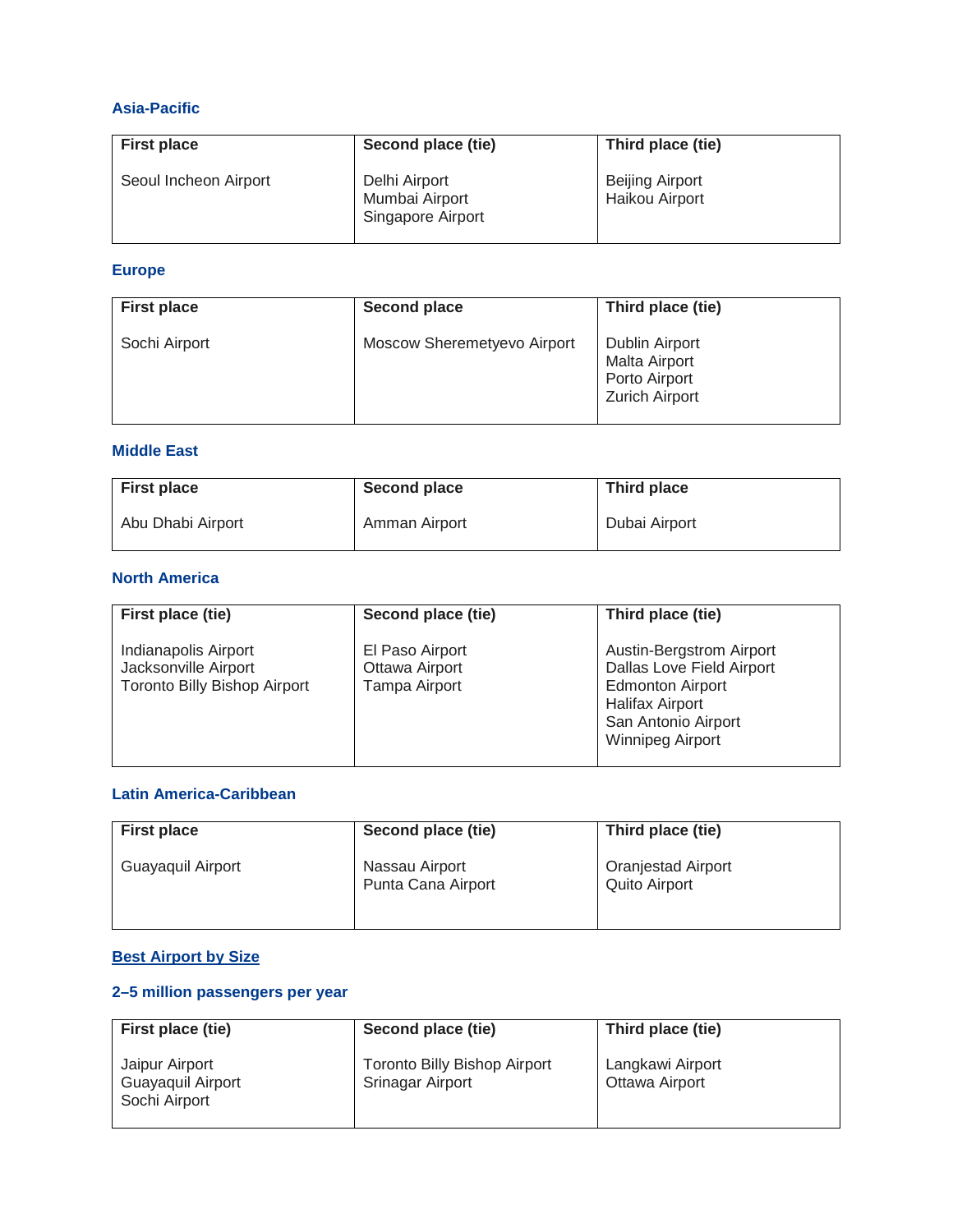### **5–15 million passengers per year**

| First place (tie)                                  | Second place (tie)                         | Third place (tie)                                                                                            |
|----------------------------------------------------|--------------------------------------------|--------------------------------------------------------------------------------------------------------------|
| <b>Hyderabad Airport</b><br><b>Tianjin Airport</b> | Changchun Airport<br><b>Hohhot Airport</b> | Amman Airport<br>Chiang Mai Airport<br><b>Cochin Airport</b><br>Indianapolis Airport<br>Jacksonville Airport |

#### **15–25 million passengers per year**

| <b>First place</b> | Second place (tie)                   | Third place      |
|--------------------|--------------------------------------|------------------|
| Haikou Airport     | Sanya Airport<br>Seoul Gimpo Airport | Denpasar Airport |

# **25–40 million passengers per year**

| <b>First place</b>     | Second place     | Third place      |
|------------------------|------------------|------------------|
| Taiwan Taoyuan Airport | Shenzhen Airport | Hangzhou Airport |

# **Over 40 million passengers per year**

| <b>First place</b>    | Second place (tie)                                   | Third place            |
|-----------------------|------------------------------------------------------|------------------------|
| Seoul Incheon Airport | Delhi Airport<br>Mumbai Airport<br>Singapore Airport | <b>Beijing Airport</b> |

# **Best Airport by Region (under 2 million passengers per year)**

| Africa                      | <b>Europe</b>        |
|-----------------------------|----------------------|
| <b>Bloemfontein Airport</b> | Murcia Airport       |
| Latin America-Caribbean     | <b>North America</b> |
| Puerto Plata Airport        | Saskatoon Airport    |

# **Best Airport by Size and Region**

| <b>Asia-Pacific</b>                 |                        |
|-------------------------------------|------------------------|
|                                     |                        |
| 2–5 million passengers per year     | Jaipur Airport         |
| 5-15 million passengers per year    | <b>Tianjin Airport</b> |
| 15-25 million passengers per year   | Haikou Airport         |
| 25–40 million passengers per year   | Taiwan Taoyuan Airport |
| Over 40 million passengers per year | Seoul Incheon Airport  |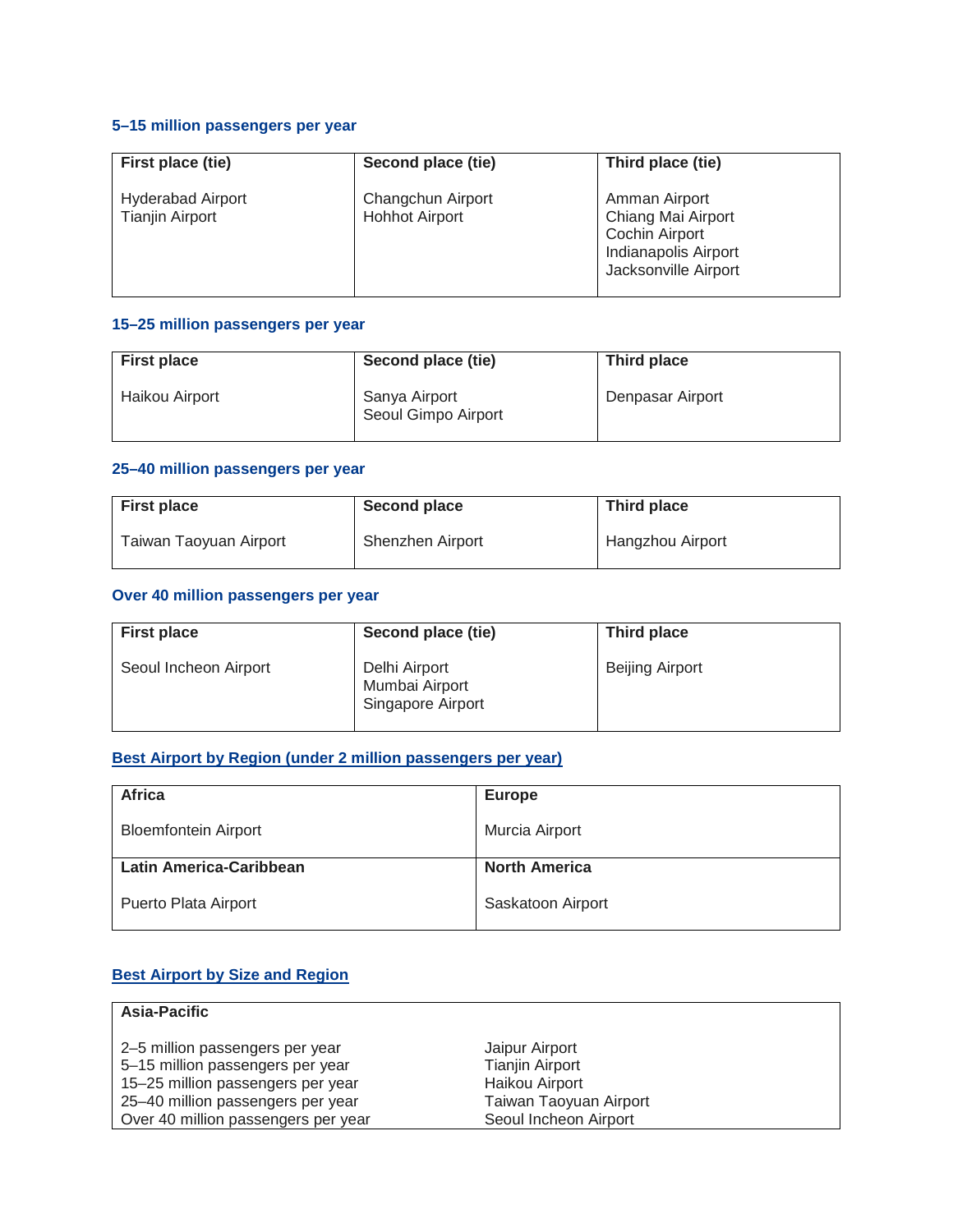| <b>Europe</b>                                                                                                                                                                        |                                                                                                                                  |
|--------------------------------------------------------------------------------------------------------------------------------------------------------------------------------------|----------------------------------------------------------------------------------------------------------------------------------|
| 2–5 million passengers per year<br>5-15 million passengers per year<br>15-25 million passengers per year<br>25-40 million passengers per year<br>Over 40 million passengers per year | Sochi Airport<br>Porto Airport<br>Vienna Airport<br><b>Moscow Airport</b><br>London Heathrow Airport                             |
| <b>Latin America-Caribbean</b>                                                                                                                                                       |                                                                                                                                  |
| 2–5 million passengers per year<br>5-15 million passengers per year                                                                                                                  | Guayaquil Airport<br>Punta Cana Airport                                                                                          |
| <b>Middle East</b>                                                                                                                                                                   |                                                                                                                                  |
| 5-15 million passengers per year                                                                                                                                                     | Amman Airport                                                                                                                    |
| <b>North America</b>                                                                                                                                                                 |                                                                                                                                  |
| 2-5 million passengers per year<br>5-15 million passengers per year<br>15-25 million passengers per year<br>25-40 million passengers per year<br>Over 40 million passengers per year | <b>Toronto Billy Bishop Airport</b><br>Indianapolis Airport<br>Tampa Airport<br>Minneapolis Airport<br>Dallas Fort Worth Airport |

#### **Most Improved Airport**

| <b>Africa</b>               | <b>Asia-Pacific</b>     |
|-----------------------------|-------------------------|
| <b>Bloemfontein Airport</b> | Makassar Airport        |
| <b>Europe</b>               | <b>Middle East</b>      |
| <b>Krakow Airport</b>       | Abu Dhabi               |
| Latin America-Caribbean     | <b>North America</b>    |
| Aruba Airport               | <b>Columbus Airport</b> |

#### **Notes for editors**

1. [Airports Council International \(ACI\),](http://www.aci.aero/) the trade association of the world's airports, was founded in 1991 with the objective of fostering cooperation among its member airports and other partners in world aviation, including the International Civil Aviation Organization, the International Air Transport Association and the Civil Air Navigation Services Organisation. In representing the best interests of airports during key phases of policy development, ACI makes a significant contribution toward ensuring a global air transport system that is safe, secure, efficient and environmentally sustainable. As of January 2017, ACI serves 623 members operating 1,940 airports in 176 countries.

#### **Media contact**

Sabrina Guerrieri Manager, Communications